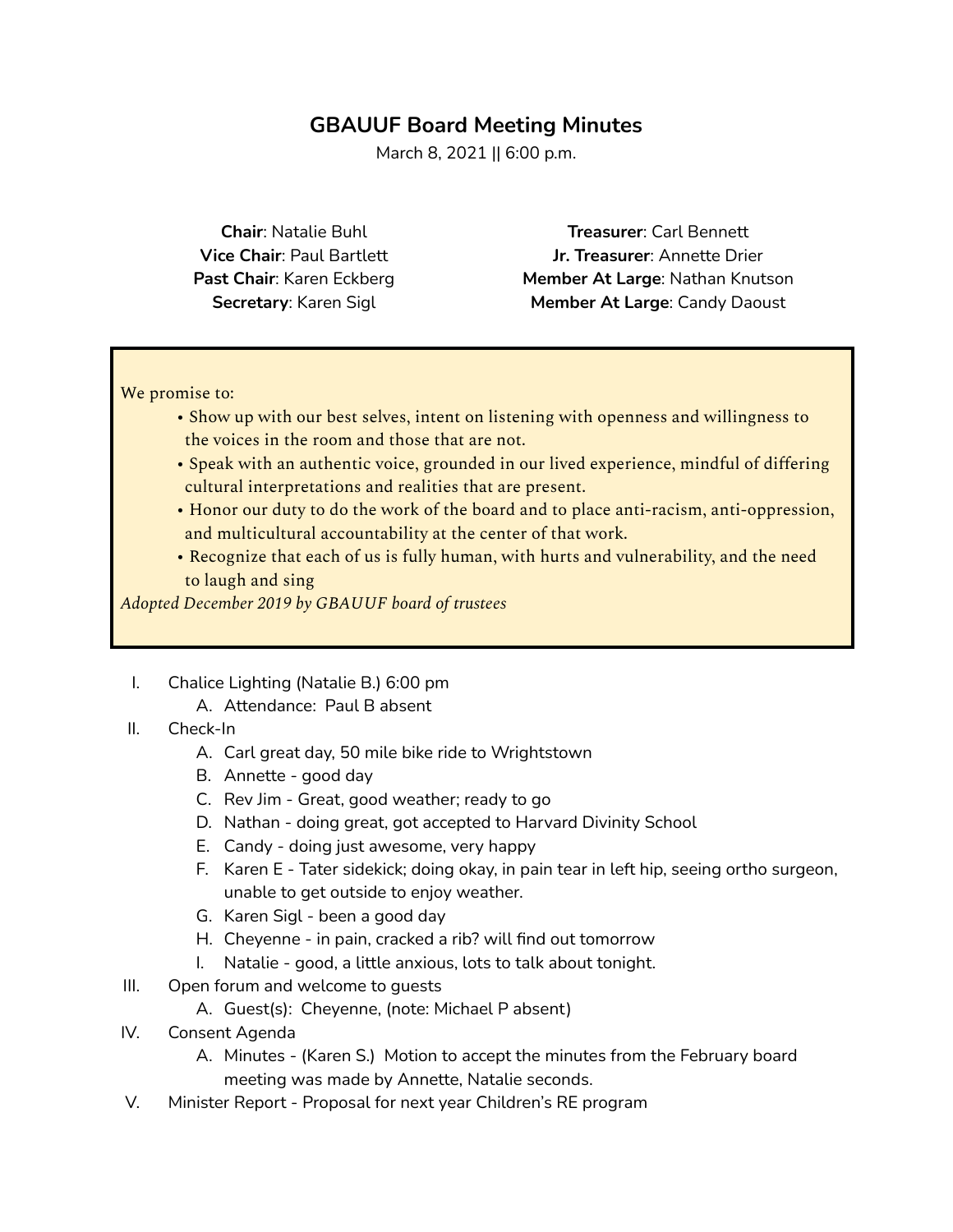- A. One room classroom model (see document RE [Proposal](https://docs.google.com/spreadsheets/d/1bPzPyU4ay7-lIO7hwqcxjeeWJQUnOZWY4M9UVYoOGn4/edit#gid=837965201)); planning team from across all consortium member congregations; collaborated with Rev. Christina from FVUU on content.
- B. Coordinate adult them-related content for Zoom session during the week; teen program similar to adult program; building community, mash-up of coming of age, OWL, etc.
- C. Karen E says this looks awesome for when we can congregate again, smart to have Rev. Jim direct the effort and tie into main service's themes.
- VI. Discussion Agenda
	- A. Stewardship Team (Carl B)
		- 1. Pledge extension to March 15, 34 pledges received; have a way to go toward goal
		- 2. Mortgage at \$201,000; Reserve \$20,079.
		- 3. Finance team meeting 3/15 or 16.
		- 4. Basement update Paul VanCaster, Commercial Inspector issues permits, suggests architect help, may need egress; Carl wants to install drop ceiling and resurface floor to make space usable without constructing walls, leave as one big room.
		- 5. Annette states that follow-up email worked well for collecting pledges.
	- B. Program Team NA
	- C. Religious Exploration Team
		- 1. Discussed hiring an ed major from UWGB or SNC to implement Rev. Jim's lessons for little ones; suggest budgeting \$60-\$80/month, \$20 per Sunday or \$10 if no kids show up (Natalie)
			- a) About 1.5 hours per week
			- b) Open Circle hired from Boys & Girls Club; Karen Bircher has connection to UWGB ed program; Natalie has connection at SNC
			- c) Nathan suggests contacting Mauthe Center at UWGB for possible candidates
			- d) Karen E states it is exhausting for parents to manage the program, though buy-in from parents is needed, smart to hire a person
			- e) Natalie states that Mark G, Renee, and Michael continue to meet as a team to work on the safety policy
			- f) Annette says we could budget for wages, less than \$1,000 for the 9 month program. Carl says Finance Team will include in budget proposal.
			- g) Prep could occur via Zoom with Rev. Jim
			- h) Motion to create position called Religious Enrichment Team Leader made by Karen E, seconded by Karen S. All approved.
			- i) Natalie will draft a job description.
	- D. Social Justice Team
	- E. Building/Facilities Team Michael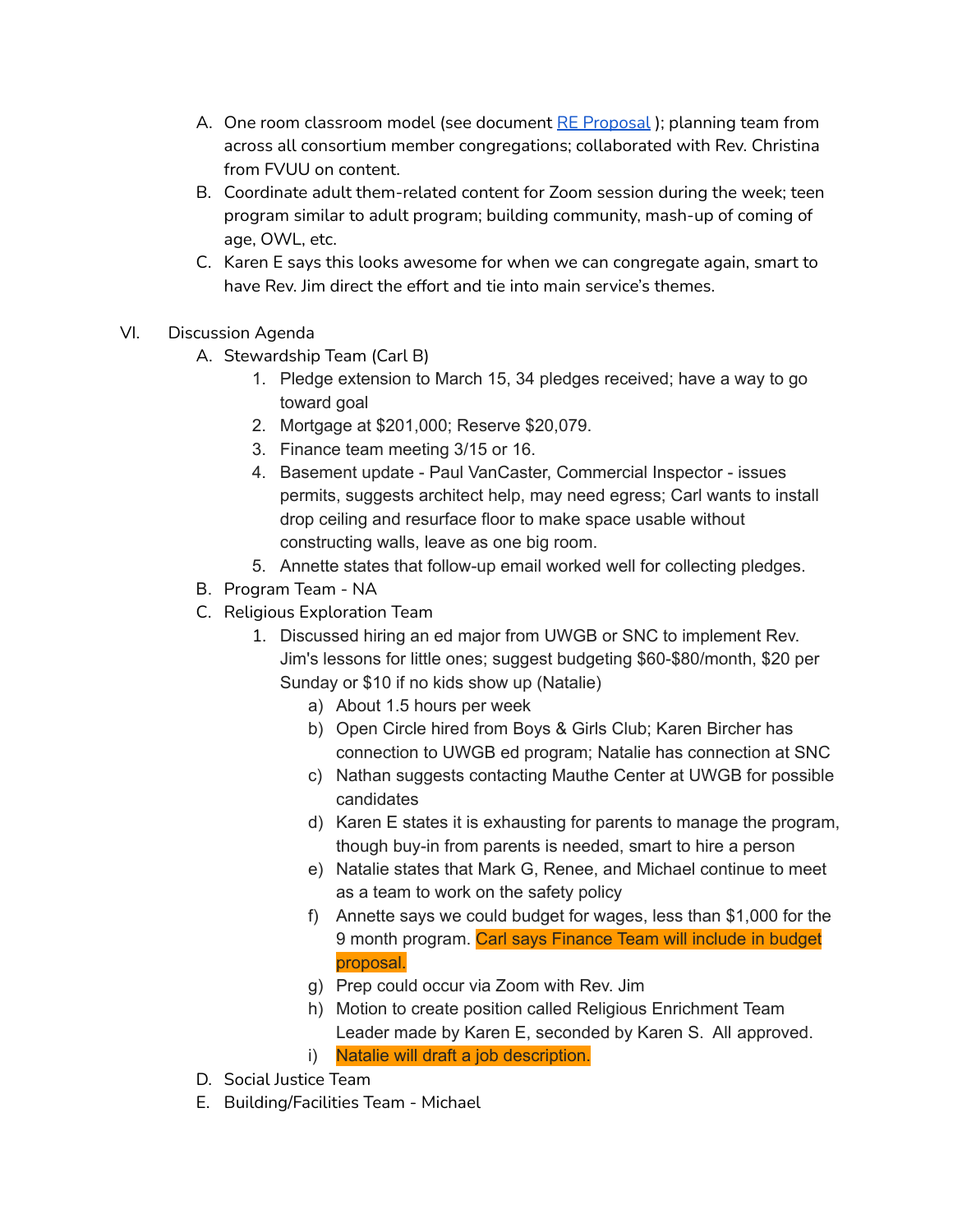- 1. Kitchen lights Cost estimate for replacement; still looking into.
- 2. Putting the outdoor UU sign on a timer to be lit during peak hours (Natalie), discussed with Rev. Jim and Michael (separately).
- 3. Annette suggests having Michael get a timer and set up as he sees fit; Nathan will contact Michael.
- VII. Old Business
	- A. Natalie shared MOU document with rest of Board Thoughts? Work continues
	- B. Karen E to met with Cheyenne & Carl to review Breeze capabilities.
		- 1. This meeting took place and was very helpful, per Cheyenne and Carl
	- C. [Plan](https://docs.google.com/document/d/1jjAVhzDvin23smwmSYkm_0pwuSdywtMCz-zqo1NywgM/edit?usp=sharinghttps://docs.google.com/document/d/1jjAVhzDvin23smwmSYkm_0pwuSdywtMCz-zqo1NywgM/edit?usp=sharing) for opening the fellowship (Karen E)
		- 1. Natalie shared a rough plan document with Board (see link above).
		- 2. Karen E put thought into team: possibly Steve K, Terry Auger, etc. to work out plan and details of phased re-opening
			- a) Reaching out to several individuals, hasn't got much done, watching GB schools to see what they do
		- 3. Natalie mentioned that older members are getting vaccinated, may soon be able to gather for service

### VIII. New Business

- A. Resignation of Paul Bartlett see bylaws, article VI, section 9/10
	- 1. Health concerns
	- 2. Board can designate someone to step in and fulfil rest of term
	- 3. Annette suggests bringing up at our Special Meeting to see if someone will step up and volunteer; Nathan suggests announcing this search in the Connect newsletter before the special meeting
- B. Discuss possible volunteer office assistance (Candy)
	- 1. Cheyenne could reach out to these one or two volunteers for assistance with large projects, etc.
	- 2. Candy has a list of five people who offer to help with projects; Candy will follow up with volunteers & Cheyenne
- C. Board openings for 21-22 (Natalie)
	- 1. Vice-chair, secretary, jr treasurer, member-at-large
	- 2. Karen E will look through Breeze data for possible volunteers and will ask Chip & Karen Bircher to serve as committee again
	- 3. Consider asking Chip & Karen B to approach members
- D. Consortium update & call for Special Meeting
	- 1. Jeff Reed from Open Circle is a Human Resources "resource", put together MOU document
	- 2. Bev at OC is number cruncher working out details of minister contract
	- 3. Andy Hetzel is a shared resource for consortium Zoom services
	- 4. Consortium parties need to express their interest by April 1st
	- 5. GB-Special meeting on 3/21 to vote on joining consortium at 25% buy-in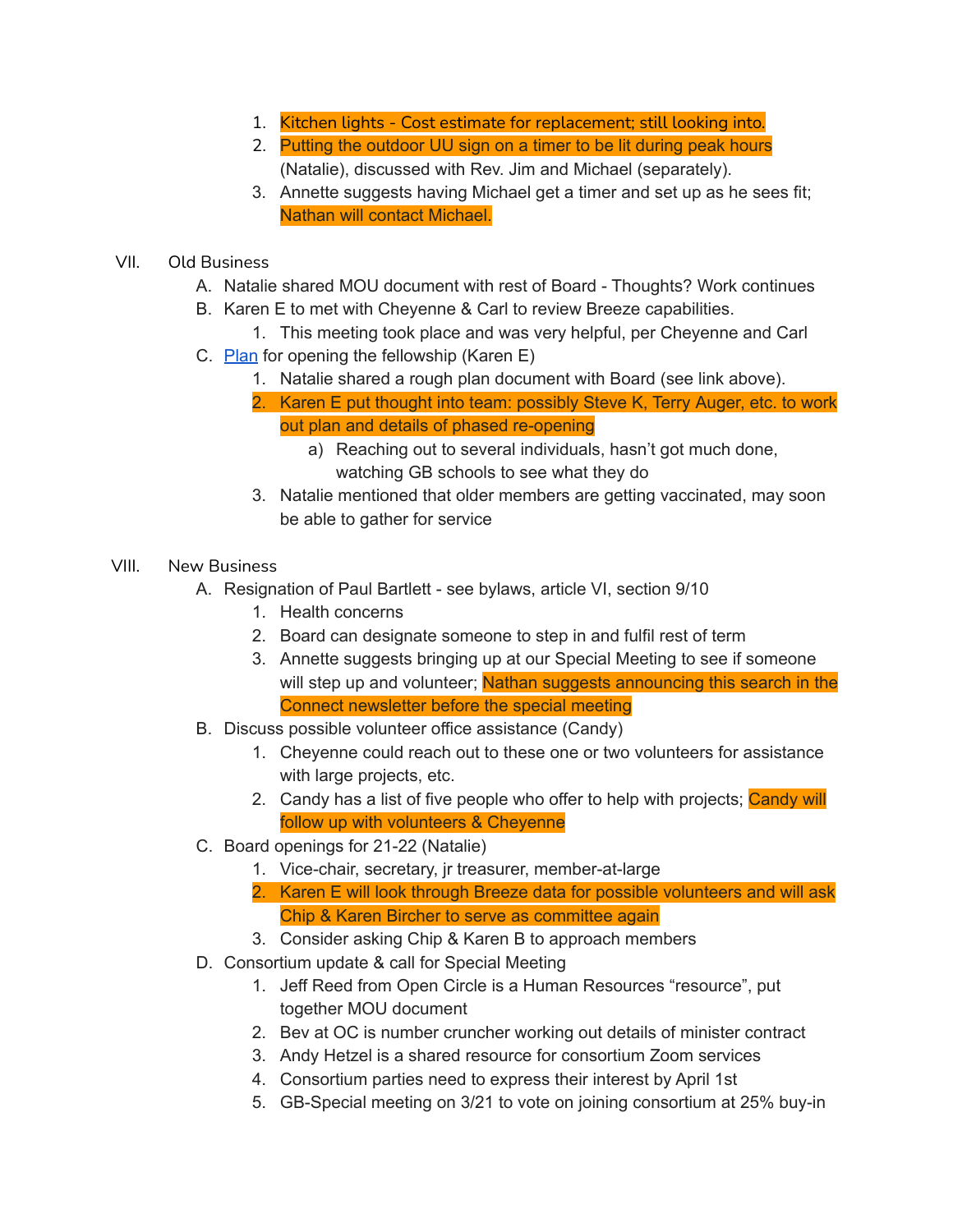- a) Annette moves to have Special membership meeting on 3/21, Nathan seconds.
- b) Karen E will help Natalie with Zoom voting option for meeting.
- IX. Review Action Items see above, highlighted in orange.
- X. Check Out
	- A. Cheyenne doing better
	- B. Karen E good
	- C. Jim good, efficient meeting
	- D. Nathan good, nice to see a Zoom meeting go well
	- E. Annette doing well
	- F. Carl good
	- G. Candy doing good, meeting went well tonight
	- H. Natalie less stressed now
	- I. Karen S Good
- XI. Adjourn motion to adjourn made by Carl, Karen at 7:34.

Minutes respectfully submitted by Karen Sigl.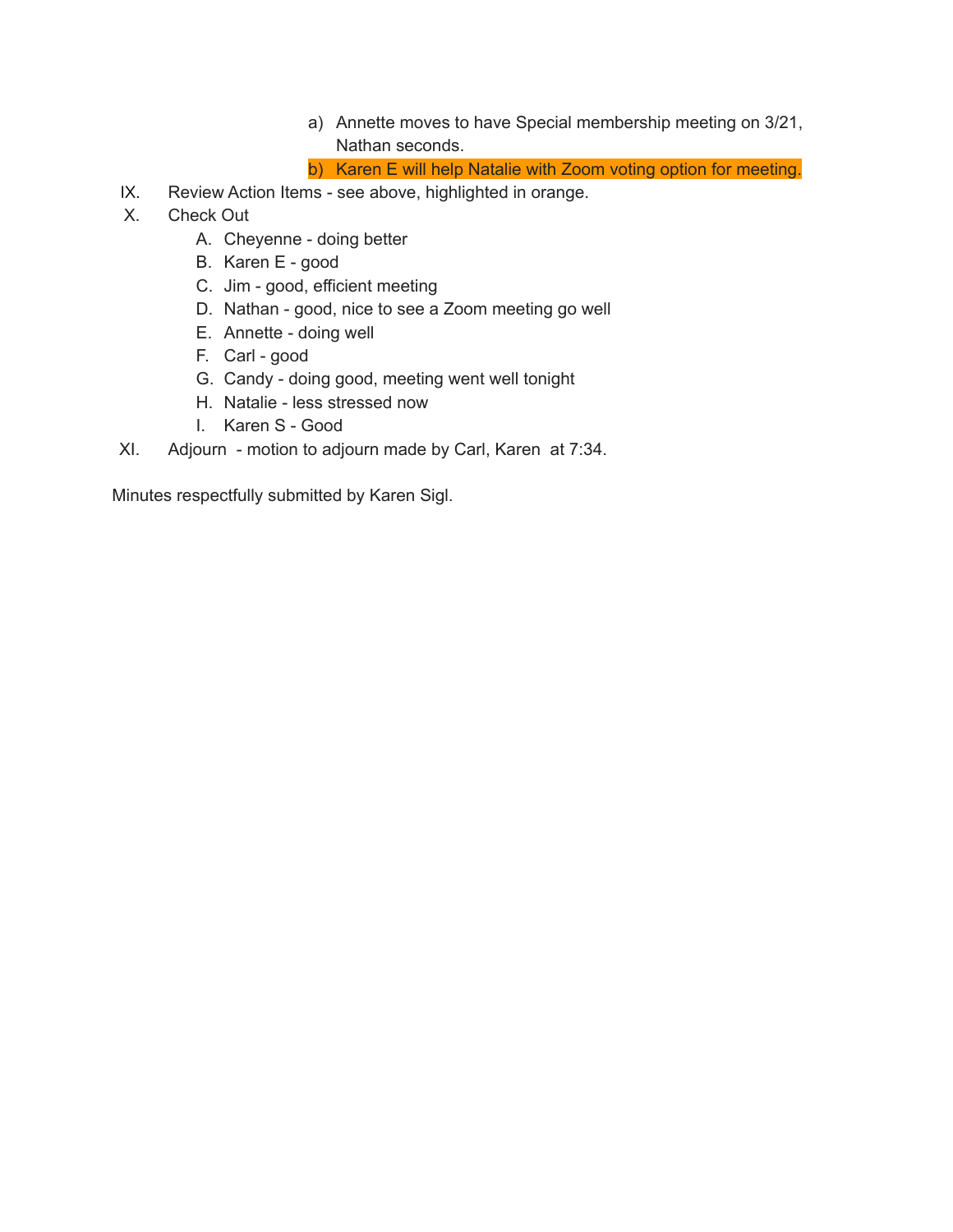| <b>FEBRUARY 2021 FINANCIAL REPORT</b>           |             |  |
|-------------------------------------------------|-------------|--|
| <b>Checking Account 7272</b>                    |             |  |
| <b>Previous Statement Balance as of 1/31/20</b> | \$17,833.57 |  |
| Deposits and other Credits                      | \$5,980.19  |  |
| <b>Checks Transfers and other Debts</b>         | \$5,145.65  |  |
| Current Statement Balance as of 2/28/21         | \$18,729.11 |  |
| <b>Savings Account 7281( Reserve/Capital)</b>   |             |  |
| Previous Statement Balance as of 1/28/21        | \$20,077.75 |  |
| Intrest (0.45600%)                              | \$1.29      |  |
| <b>Current Statement Balance as of 2/31/20</b>  | \$20,079.04 |  |
| <b>Mortgage 0423</b>                            |             |  |
| Current Statement Balance as of 1/5/21          |             |  |
|                                                 |             |  |
|                                                 |             |  |

# **Year to Date Financials FY 2020-2021**

|                                | <b>Month</b> Checking Account #7272 | <b>Reserve Account #7281</b> | Mortgage #0423 |
|--------------------------------|-------------------------------------|------------------------------|----------------|
| July                           | \$17,238                            | \$20,067                     | \$<br>206,865  |
| <b>August</b>                  | \$19,680                            | \$20,069                     | s<br>206,062   |
| Septembe \$17,773              |                                     | \$20,071                     | \$<br>205,538  |
| October $\frac{1}{2}$ \$16,494 |                                     | \$20,073                     | \$<br>204,834  |
| November \$14,648              |                                     | \$20,075                     | \$<br>204,229  |
| December \$14,993              |                                     | \$20,076                     | \$<br>203,647  |
| January                        | \$17,834                            | \$20,078                     | \$<br>202,987  |
| February                       | \$18,729                            | \$20,079                     |                |
| March                          |                                     |                              |                |
| <b>April</b>                   |                                     |                              |                |
| May                            |                                     |                              |                |
| June                           |                                     |                              |                |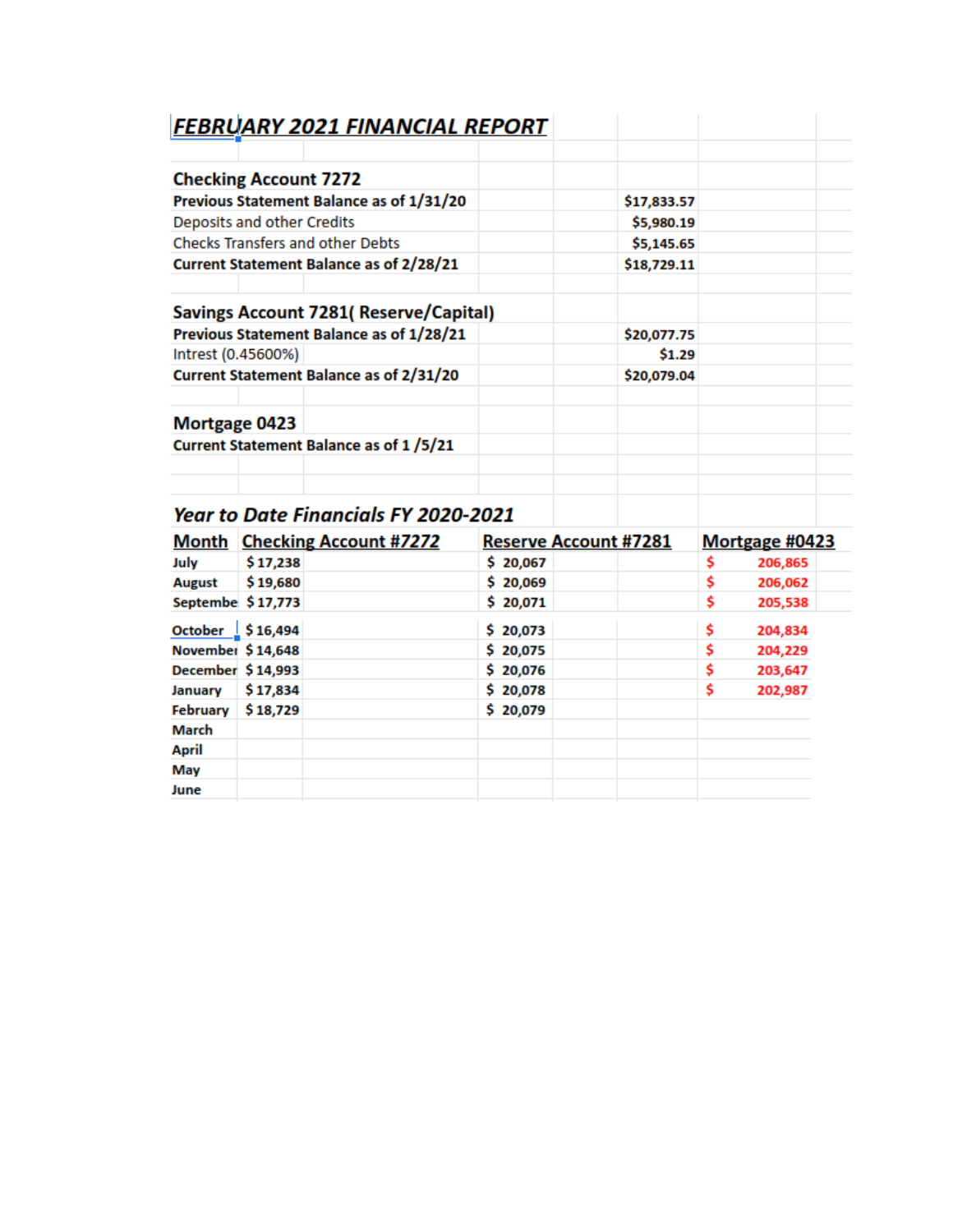#### **GREEN BAY AREA UNITARIAN UNIVERSALIST FELLOWSHIP MONTHLY**

#### **REPORT TO THE BOARD OF TRUSTEES**

#### **OFFICE MANAGER**

#### **JANUARY 2021**

#### Monthly Duties:

- Clean & sanitize
- Maintain office hours MWF 12pm-2pm
- Update website: Upcoming Services
- Update weekly newsletter
- Update Google Calendar
- Check & respond to emails
- Check & respond to voicemails
- Check and sort mail
- Update Breeze with birthdates and photos
- Update Breeze Time & Talent
- Sent out reminder emails to Carl for incoming mail with due dates
- Assisting Carl with the canvass
- Verified newsletter subscriptions in Breeze
- Dropped off letters at the post office
- Print previous newsletters & put in binder
- Water plants weekly
- Submit bi-weekly work hours
- Submit Monthly reports

Submitted by:

Cheyenne Miller

Office Manager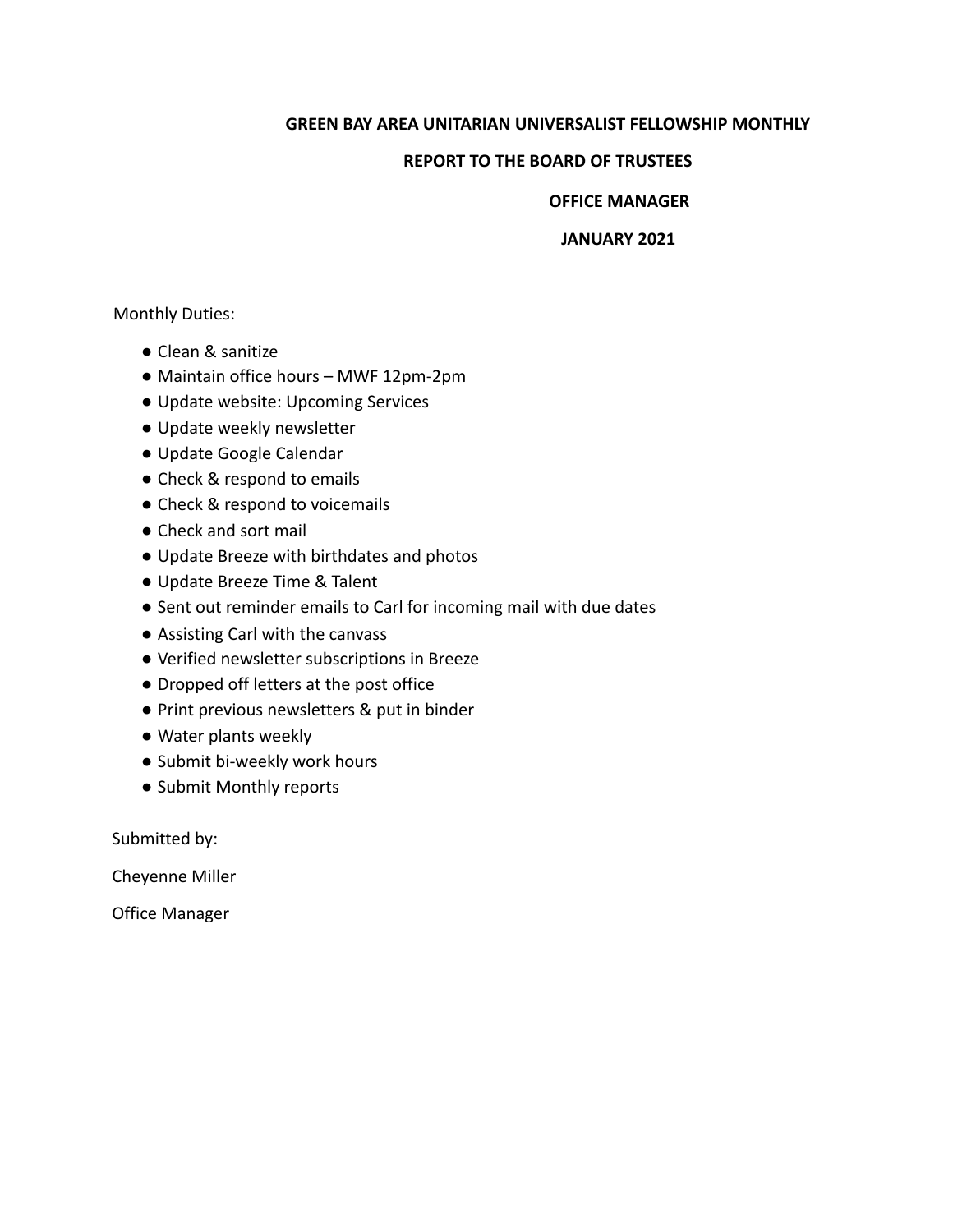#### Spiritual Development - Sunday Morning Children's Religious Exploration Program

| <b>Design Criteria</b>                                       |                                                                                                       | <b>Staffing and Space Requirements</b>                                                                                                                                           |  |
|--------------------------------------------------------------|-------------------------------------------------------------------------------------------------------|----------------------------------------------------------------------------------------------------------------------------------------------------------------------------------|--|
| - Intended for children level Kindergarten through 5th grade |                                                                                                       | - Requires a teacher who is comfortable managing a group of children with wide levels                                                                                            |  |
|                                                              |                                                                                                       | of ability and maturity (probably paid, consistent, and not part of the congregation)                                                                                            |  |
| - One-room classroom model                                   |                                                                                                       | - Requires an assistant to help manage the group and safety requirements (probably a                                                                                             |  |
|                                                              |                                                                                                       | volunteer who rotates weekly)                                                                                                                                                    |  |
|                                                              | - Much of the program is customized to the needs and preferences of the children involved. Parent     | - Planning team consists of minister along with interested adults and youth across all                                                                                           |  |
| and quardian input is vital.                                 |                                                                                                       | congregations.                                                                                                                                                                   |  |
|                                                              | - To be a companion program to the adult Sunday morning program                                       | - Very important quarterly parent/quardian meetings offered for feedback, information                                                                                            |  |
|                                                              |                                                                                                       |                                                                                                                                                                                  |  |
|                                                              |                                                                                                       | and planning.                                                                                                                                                                    |  |
|                                                              | - Children included in the adult service for opening, gathering song, offering, sharing joys/concerns | One primary classroom with a door for noise abatement                                                                                                                            |  |
| and time for all ages before the start of this program       |                                                                                                       |                                                                                                                                                                                  |  |
|                                                              | - Each session follows the same format - opening and closing rituals remain consistent while the      | A secondary space for body movement activities                                                                                                                                   |  |
| content for the lesson and activities changes weekly         |                                                                                                       |                                                                                                                                                                                  |  |
| - Length is approximately 40 minutes                         |                                                                                                       |                                                                                                                                                                                  |  |
|                                                              |                                                                                                       |                                                                                                                                                                                  |  |
| <b>Component</b>                                             | <b>Description</b>                                                                                    | <b>Timing</b>                                                                                                                                                                    |  |
| <b>Time for All Ages</b>                                     | Informational - designed to give background on the day's topic.                                       | in service until about 20-after                                                                                                                                                  |  |
|                                                              | Delivered at a 5th grade level - adaptions to accommodate younger                                     |                                                                                                                                                                                  |  |
|                                                              | children.                                                                                             |                                                                                                                                                                                  |  |
| Opening & Chalice Lighting                                   | Consistent Ritual - Begin with something to transition to a quiet time -                              | 2 min                                                                                                                                                                            |  |
|                                                              | rain stick or singing bowl. Opening words. Bring flame from adult                                     |                                                                                                                                                                                  |  |
|                                                              | service and light separate chalice in their space                                                     |                                                                                                                                                                                  |  |
| Jovs & Concerns                                              | Consistent Ritual - Opportunity to share again with peers. Marked by                                  | 5-10 min                                                                                                                                                                         |  |
|                                                              | putting stones in bowl.                                                                               |                                                                                                                                                                                  |  |
|                                                              |                                                                                                       |                                                                                                                                                                                  |  |
|                                                              |                                                                                                       |                                                                                                                                                                                  |  |
|                                                              |                                                                                                       |                                                                                                                                                                                  |  |
| <b>Lesson/Discussion</b>                                     |                                                                                                       | $10 \text{ min}$                                                                                                                                                                 |  |
|                                                              | A video created by Jim tied to the service theme with an age                                          |                                                                                                                                                                                  |  |
|                                                              | appropriate message. It is designed to support the teacher to lead a                                  |                                                                                                                                                                                  |  |
|                                                              | brief discussion and describe possible activities.                                                    |                                                                                                                                                                                  |  |
| <b>Activities</b>                                            | 3-4 "stations" set up with different activity options to support the theme                            | $20 \text{ min}$                                                                                                                                                                 |  |
|                                                              | which change weekly or monthly. Note that each activity station should                                |                                                                                                                                                                                  |  |
|                                                              | be clearly labeled with signage in words and pictures to show how                                     |                                                                                                                                                                                  |  |
|                                                              | many kids can be at that station at a time, whether it's quiet or active,                             |                                                                                                                                                                                  |  |
|                                                              | whether it's solo or group, and any other descriptors. Delineating each                               |                                                                                                                                                                                  |  |
|                                                              | station with chairs, cushions, tables, mats, and/or trays of supplies so                              |                                                                                                                                                                                  |  |
|                                                              | it's not a free-for-all (eg, one child per art tray) Clean up.                                        |                                                                                                                                                                                  |  |
| Sharing                                                      | Share what activities they did. Give/get positive feedback and ask                                    | 5 min                                                                                                                                                                            |  |
|                                                              | questions.                                                                                            |                                                                                                                                                                                  |  |
| Closing                                                      | Consistent Ritual - Closing words and extinguish children's chalice.                                  | 2 min                                                                                                                                                                            |  |
|                                                              | Return to adults in service during closing song.                                                      |                                                                                                                                                                                  |  |
|                                                              |                                                                                                       |                                                                                                                                                                                  |  |
|                                                              |                                                                                                       |                                                                                                                                                                                  |  |
|                                                              |                                                                                                       |                                                                                                                                                                                  |  |
| <b>Possible Activity Stations</b>                            | <b>Ideas For Each Station</b>                                                                         | <b>Supplies Needed for Station "Kit"</b>                                                                                                                                         |  |
| 1- Book Nook                                                 | quiet area for reading                                                                                | beanbags or cushions, tent or rug to delineate quiet area, several books (some could<br>be generic about Unitarian Universalism, the chalice, or themes that are generally       |  |
|                                                              |                                                                                                       |                                                                                                                                                                                  |  |
|                                                              |                                                                                                       | about kindness, diversity, etc. -- see UUA Bookstore!), and then a few could be pulled                                                                                           |  |
|                                                              |                                                                                                       | from the library each month to fit the theme)                                                                                                                                    |  |
| 2 - Children's Chapel                                        | UU/ churchy things! An altar table, singing, preaching, baby blessing,                                | altar table for arranging: small table, cloths, gems or stones, votive candles (real or                                                                                          |  |
|                                                              | making cards for sick people, making snacks to share at coffee hour,                                  | battery-- up to you), small objects, silk flowers, etc chalice (could do a large                                                                                                 |  |
|                                                              |                                                                                                       |                                                                                                                                                                                  |  |
|                                                              | joys and concerns stones, chalice(s), etc.                                                            | terra-cotta pot version and have kids decorate it all year), small "pulpit" and mini stoles<br>for preaching or playing minister, a couple baby dolls and the elements of a baby |  |
|                                                              |                                                                                                       |                                                                                                                                                                                  |  |
|                                                              |                                                                                                       | blessing (flower, water, candle, whatever you church usually uses), hymnals, children's                                                                                          |  |
|                                                              |                                                                                                       | hymnals or prayer books (Sunday and Every Day is a good one), UU/ Alice the                                                                                                      |  |
|                                                              |                                                                                                       | Chalice coloring or activity pages and crayons, laptop of tablet with headphones for                                                                                             |  |

| 1- Book Nook           | quiet area for reading                                                  | beanbags or cushions, tent or rug to delineate quiet area, several books (some could        |
|------------------------|-------------------------------------------------------------------------|---------------------------------------------------------------------------------------------|
|                        |                                                                         | be generic about Unitarian Universalism, the chalice, or themes that are generally          |
|                        |                                                                         | about kindness, diversity, etc. -- see UUA Bookstore!), and then a few could be pulled      |
|                        |                                                                         | from the library each month to fit the theme)                                               |
| 2 - Children's Chapel  | UU/ churchy things! An altar table, singing, preaching, baby blessing,  | altar table for arranging: small table, cloths, gems or stones, votive candles (real or     |
|                        | making cards for sick people, making snacks to share at coffee hour,    | battery-- up to you), small objects, silk flowers, etc chalice (could do a large            |
|                        | joys and concerns stones, chalice(s), etc.                              | terra-cotta pot version and have kids decorate it all year), small "pulpit" and mini stoles |
|                        |                                                                         | for preaching or playing minister, a couple baby dolls and the elements of a baby           |
|                        |                                                                         | blessing (flower, water, candle, whatever you church usually uses), hymnals, children's     |
|                        |                                                                         | hymnals or prayer books (Sunday and Every Day is a good one), UU/ Alice the                 |
|                        |                                                                         | Chalice coloring or activity pages and crayons, laptop of tablet with headphones for        |
|                        |                                                                         | hymns.                                                                                      |
| 3 - Paper Crafts       | doodling, drawing, collage, zentangles, mandalas, torn paper art, paper | white paper, construction paper, magazines, markers, crayons, colored pencils,              |
|                        | chains, quilling                                                        | scissors, stapler, glue, plastic trays                                                      |
| 4- Sculpting           | sculpting with prompts (eg, "sculpt an animal that could exist in the   | play doh or clay (be aware of severe gluten allergies with play doh), large plastic trays,  |
|                        | future" or "sculpt what you think justice looks like"                   | baby wipes for cleaning off hands                                                           |
| 5 - Building           | building structures with prompts (eg, "build the tallest tower you can  | legos and/or duplos, wooden building blocks, cardboard tubes and boxes, spaghetti           |
|                        | while having it still be able to balance something," "build the most    | and marshmallows                                                                            |
|                        | peaceful thing you can imagine")                                        |                                                                                             |
| 6 - Painting           | painting with prompts (eg, "paint something that makes you say          | watercolor kits, tempera paint, paint brushes, cups for water, smocks, large plastic        |
|                        | WOW!" or "Paint the universe")                                          | trays, thick paper, baby wipes for cleaning off hands                                       |
| 7 - Collaborative Play | collaborative games or activities                                       | 3 or 4 board games of different levels from Peaceable Kingdom or another cooperative        |
|                        |                                                                         | game company (I recommend Hoot Owl Hoot, Feed the Woozle, Stone Soup, Race to               |
|                        |                                                                         | the Treasure, Cauldron Ouest older), Puzzles, Yarn for string-hand-games and book or        |
|                        |                                                                         | laminated instructions for 2-person games at simple and complex levels.                     |
|                        |                                                                         |                                                                                             |